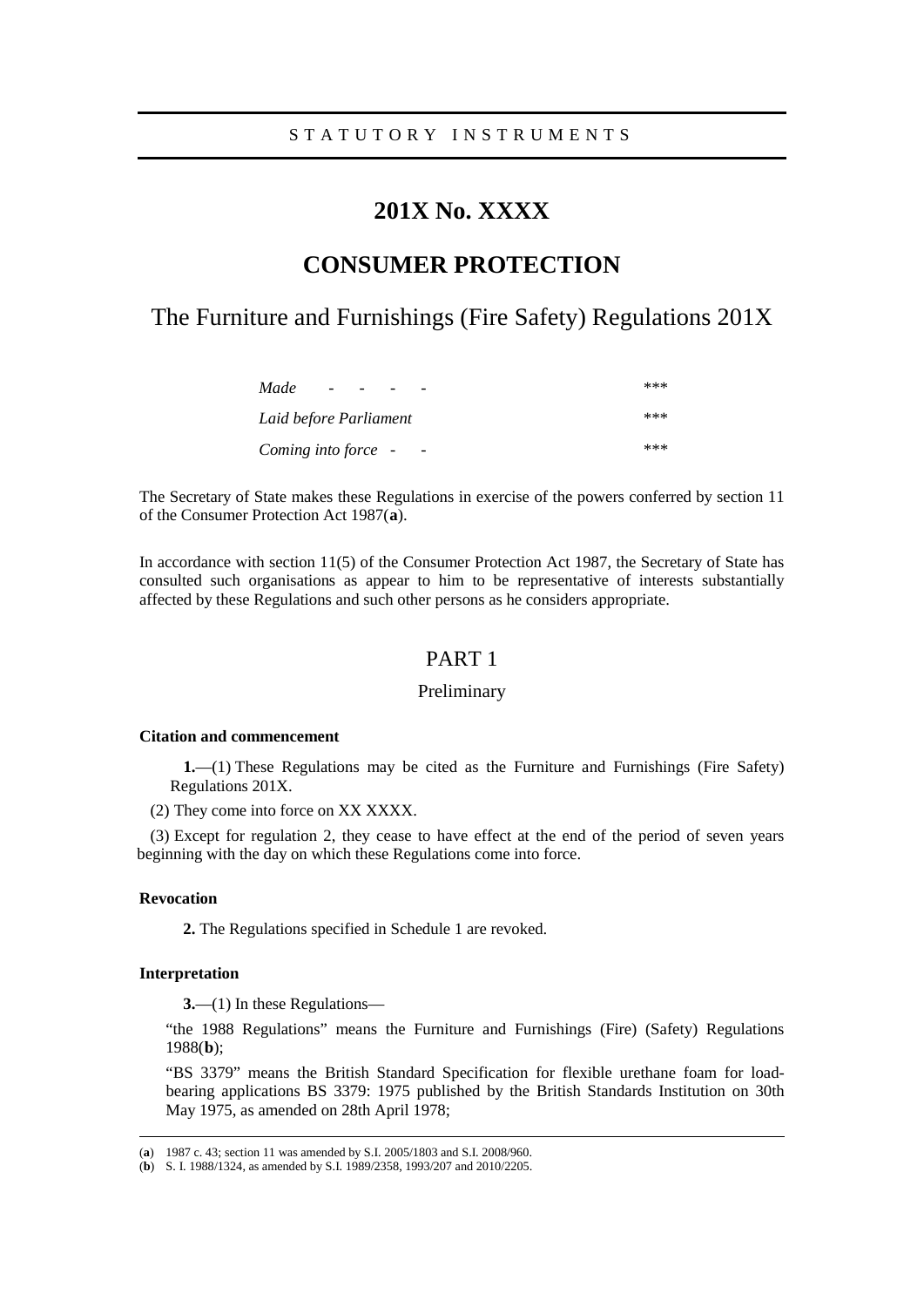"BS 5651" means the British Standard Specification for cleansing and wetting procedures for use in the assessment of the effect of cleansing and wetting on the flammability of textiles and fabric assemblies BS 5651: 1978 published by the British Standards Institution on 29th December 1978;

"BS 5852: Part 1" means the British Standard for fire tests for furniture BS 5852: Part 1: 1979 published by the British Standards Institution and which came into effect on 30th November 1979;

"BS 5852: Part 2" means the British Standard for fire tests for furniture BS 5852: Part 2: 1982 published by the British Standards Institution and which came into effect on  $31<sup>st</sup>$  August 1982;

"BS 6807" means the British Standard Methods of test for the ignitability of mattresses with primary and secondary sources of ignition BS 6807: 1986 published by the British Standards Institution and which came into effect on 31st December 19865;

the "1988 Regulations" means the Furniture and Furnishings (Fire) (Safety) Regulations 1988(**[a](#page-1-0)**);

"component close to the cover" means a material inside the furniture and within 40mm of the cover that is not required to pass any of the tests specified in regulation 12;

"cushions" (except in the definition of "non-visible part") means—

- (a) scatter cushions with a length and width of no more than 60cm in each case; and
- (b) seat pads of the kind commonly used on the seats of wooden chairs with a length and width of no more than 30cm in each case and a thickness of no more than 1cm;

"dwelling" includes any caravan but does not include boats or any other vessels or motor vehicles;

"filling material" means any material used for filling or stuffing the upholstered parts of furniture or for filling, bulking out or stuffing articles such as cushions, mattresses and pillows;

"furniture" has the meaning set out in regulation 4(2);

"importer" means any person who—

- (a) is established within the United Kingdom; and
- (b) supplies an article of furniture, or a component designed or intended to be assembled into any article of furniture, from a third country;

"non-visible part" in relation to covers means—

- (a) any part of the cover on the part of the furniture on which any back, arm or seat cushions are intended to rest;
- (b) the underside or reverse side of any seat or back cushions which are not designed to be reversible;
- (c) the underside of any arm cushions which are not designed to be reversible and which are secured in such a way that they cannot be displaced in normal use;
- (d) the dust cover on the underside of the furniture,

and "visible part" in relation to covers means any part of the cover other than a non-visible part;

"manufacturer" means a person who—

<u>.</u>

- (a) manufactures an article of furniture or a component designed or intended to be assembled into any article of furniture; and
- (b) supplies that article of furniture or component under that person's name or trademark;

<span id="page-1-0"></span><sup>(</sup>**a**) S.I. 1988/1324, as amended by S.I. 1989/2358, S.I. 1993/207 and S.I. 2010/2205.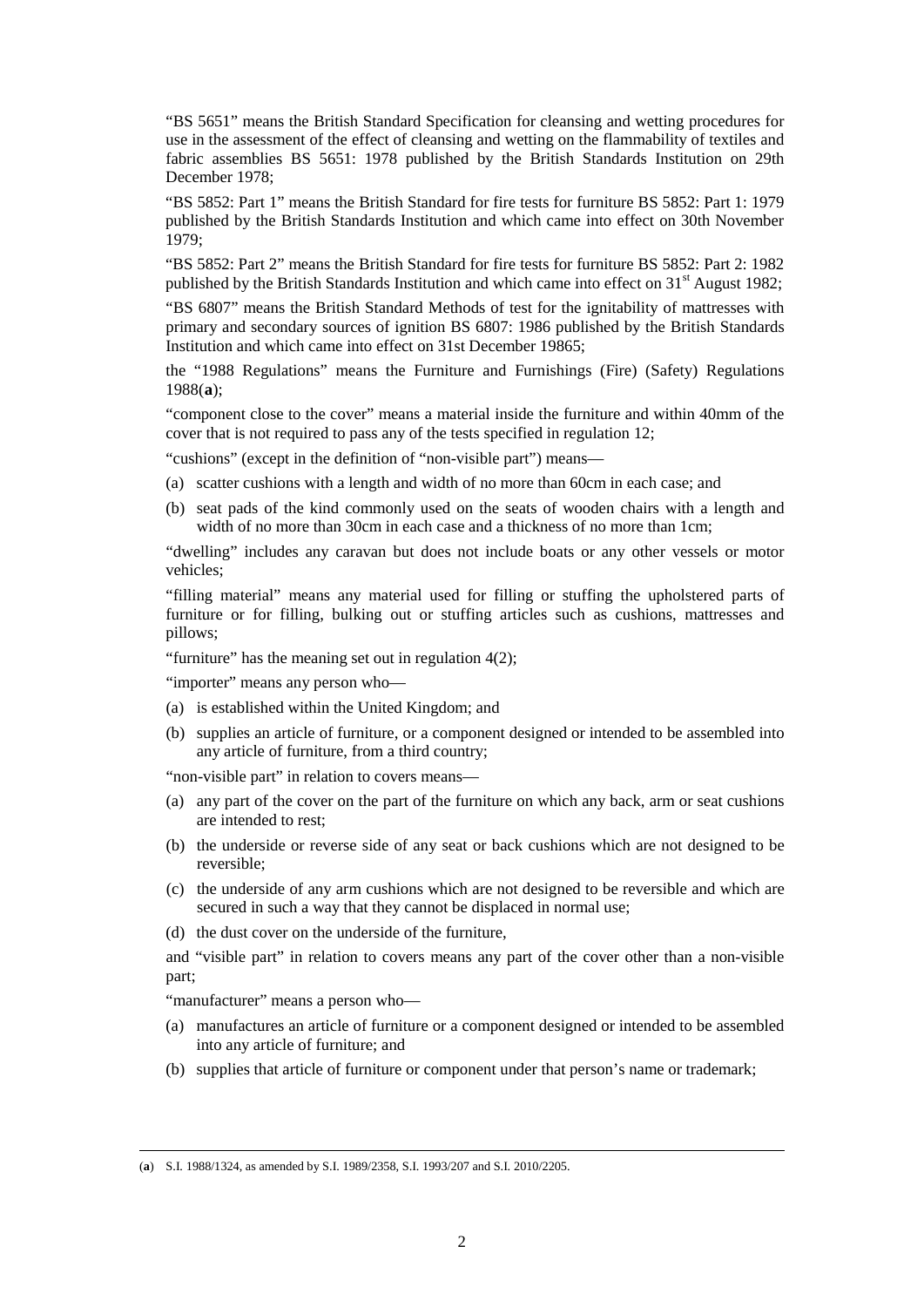"relevant material" means a material containing at least 75 per cent by weight of cotton, flax, viscose, modal, silk or wool, used separately or together and not coated with polyurethane or a polyurethane preparation;

"second-hand furniture" means furniture that has previously been supplied (whether before, on or after [COMING INTO FORCE DATE] and whether in the United Kingdom or elsewhere) to a person who did not acquire it for the purposes of a business dealing in furniture;

"supply" includes offering to supply, agreeing to supply, exposing for supply and possessing for supply, and related expressions shall be construed accordingly.

### PART 2

### Application

### **Definition of "furniture"**

**4.**—(1) Subject to regulations 5 to8, these Regulations apply to any furniture.

(2) Subject to paragraphs 3 and 4, in these Regulations, "furniture" means furniture of any description which is ordinarily intended for private use in a dwelling and is comprised of a cover fabric and a filling, including—

- (a) beds and divans (including the bases and headboards of both), sofa-beds;
- (b) children's furniture, cots, playpens, high-chairs;
- (c) cushions, floor cushions, scatter back sofa cushions;
- (d) mattresses (of any size), mattress toppers and pillows;
- (e) furniture that is ordinarily intended for private use in the open air but which is also suitable for use in a dwelling;
- (f) any collection of components designed or intended to be assembled into any article of furniture defined in sub-paragraphs (a), (b) or (c) above.
- (3) The following articles are excluded from the definition in paragraph (2)—
	- (a) bedding (including duvets);
	- (b) prams, pushchairs and any other article of a like nature and use designed to contain a baby or small child, including car seats;
	- (c) carry-cots and moses baskets and any other article of a like nature and use comprising a base, sides, ends and carrying handle or handles, within which a baby can be laid down and transported by hand;
	- (d) floor coverings (including carpets and mats);
	- (e) sleeping bags, including insulated bags designed for carrying babies under the age of six months;
	- (f) mattress protectors that can be washed;
	- (g) furniture that is ordinarily intended for private use in the open air and which is—
		- (i) not suitable for use in a dwelling; and
		- (ii) marked with the words "For outdoor use only. This article does not comply with the Furniture and Furnishings (Fire Safety) Regulations 201X" in a manner that is clear, legible and permanent.

(4) The definition in paragraph 2 includes second-hand furniture for the purposes of regulations 4(1), 5, 10, 11, 15 and 17.

### **Exclusion of furniture manufactured before 1950 and furniture to be used outside the United Kingdom**

**5.** These Regulations do not apply to—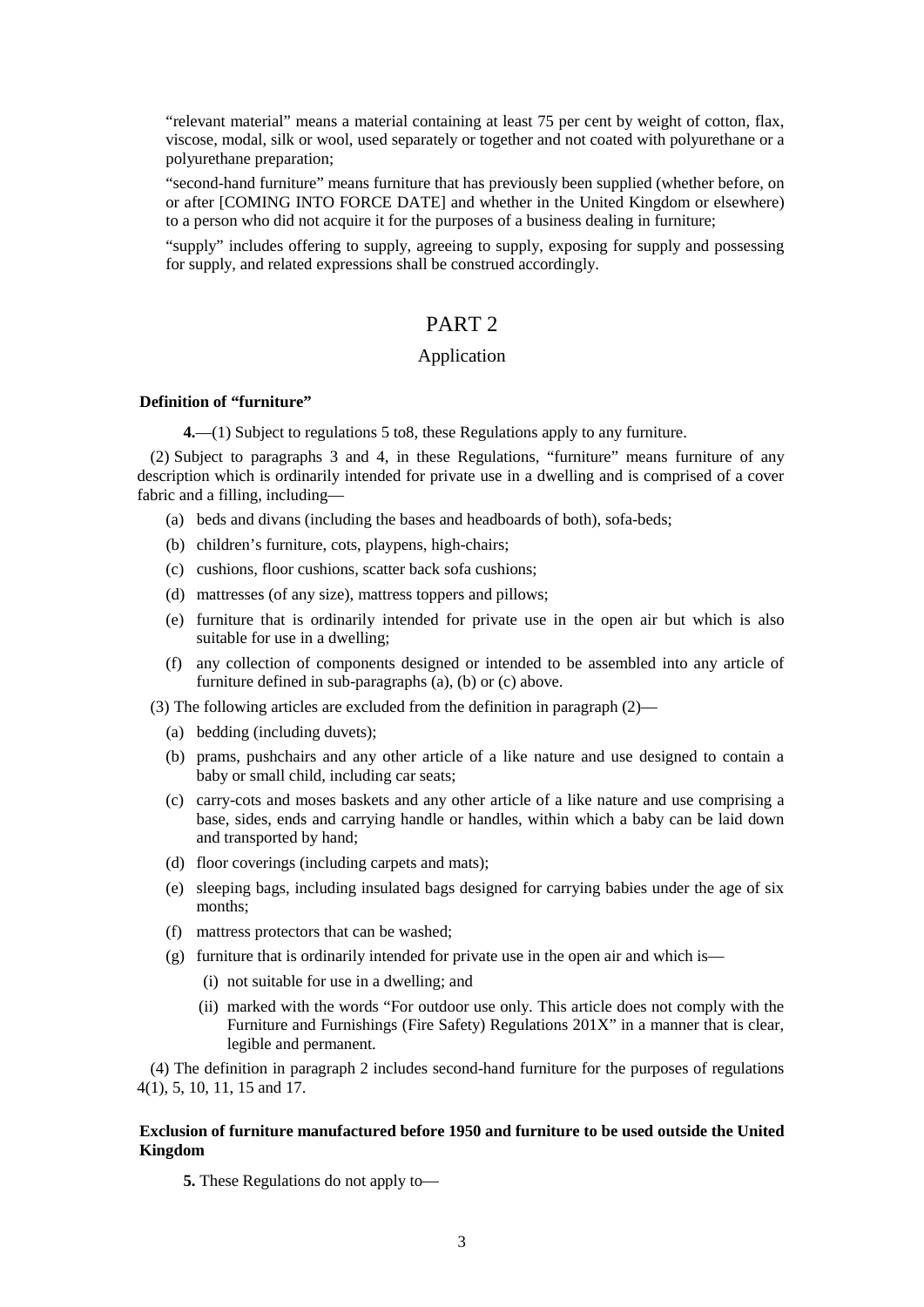- (a) furniture manufactured before 1st January 1950;
- (b) materials for the re-upholstery of furniture in paragraph (a);
- (c) furniture and materials where the person supplying these goods knows or has reasonable cause to believe that the goods will not be used in the United Kingdom.

### **Exclusion until [DATE TWO YEARS AFTER COMING INTO FORCE DATE] of furniture complying with provisions in force on [DAY BEFORE COMING INTO FORCE DATE]**

**6.** These Regulations do not apply to furniture or any other material supplied in the United Kingdom before [DATE TWO YEARS AFTER COMING INTO FORCE DATE] which complies with any provisions that it would have been required to comply with for it to be supplied on [DAY BEFORE COMING INTO FORCE DATE].

### **Exclusion of mattresses, bed-bases, pillows, cushions, cots and playpens from certain requirements**

**7.**—(1) Regulations 12, 14, 15, 18 and 19 do not apply to mattresses, bed-bases, pillows, cushions, cots and playpens.

(2) Regulation 17 does not apply to—

- (a) mattresses, bed-bases, cots and playpens;
- (b) covers for mattresses, bed-bases, pillows and cushions.

### **Exclusion from requirement to bear a permanent label of second-hand furniture complying with the requirement to bear a permanent label in force on [DAY BEFORE COMING INTO FORCE DATE]**

**8.** Regulation 17 does not apply in relation to second-hand furniture supplied in the United Kingdom which bears a permanent label in accordance with regulation 11 of, and Schedule 7 to, the 1988 Regulations.

# PART 3

### **Prohibitions**

#### **Prohibition on supply of non-compliant furniture**

**9.** A person must not supply any furniture unless the requirements of regulations 12 to 14 and 16 to 18 are satisfied.

### **Prohibition on supply of non-compliant covers or fabrics**

**10.**—(1) A person must not supply any cover or fabric that does not pass the test in regulation 14(1) where that person knows or has reasonable cause to believe that the cover or fabric will be used to provide or replace a visible part of a permanent cover of any furniture to which regulation 14 applies.

(2) Paragraph (1) does not apply if the cover or fabric is made of a relevant material and the person who supplies it knows or has reasonable cause to believe that it will be used to replace or provide any part (whether visible or non-visible) of the permanent cover on furniture and that there is or will be between the furniture and such part an interliner which passes the test in Schedule 3.

(3) A person must not supply a loose cover that does not pass the test in regulation 15(1) for any furniture to which regulation 15 applies.

(4) A person must not supply a cover that does not comply with regulation 18 (identification number for covers) where that person knows or has reasonable cause to believe that the cover or fabric will be used to cover any furniture to which regulation 18 applies.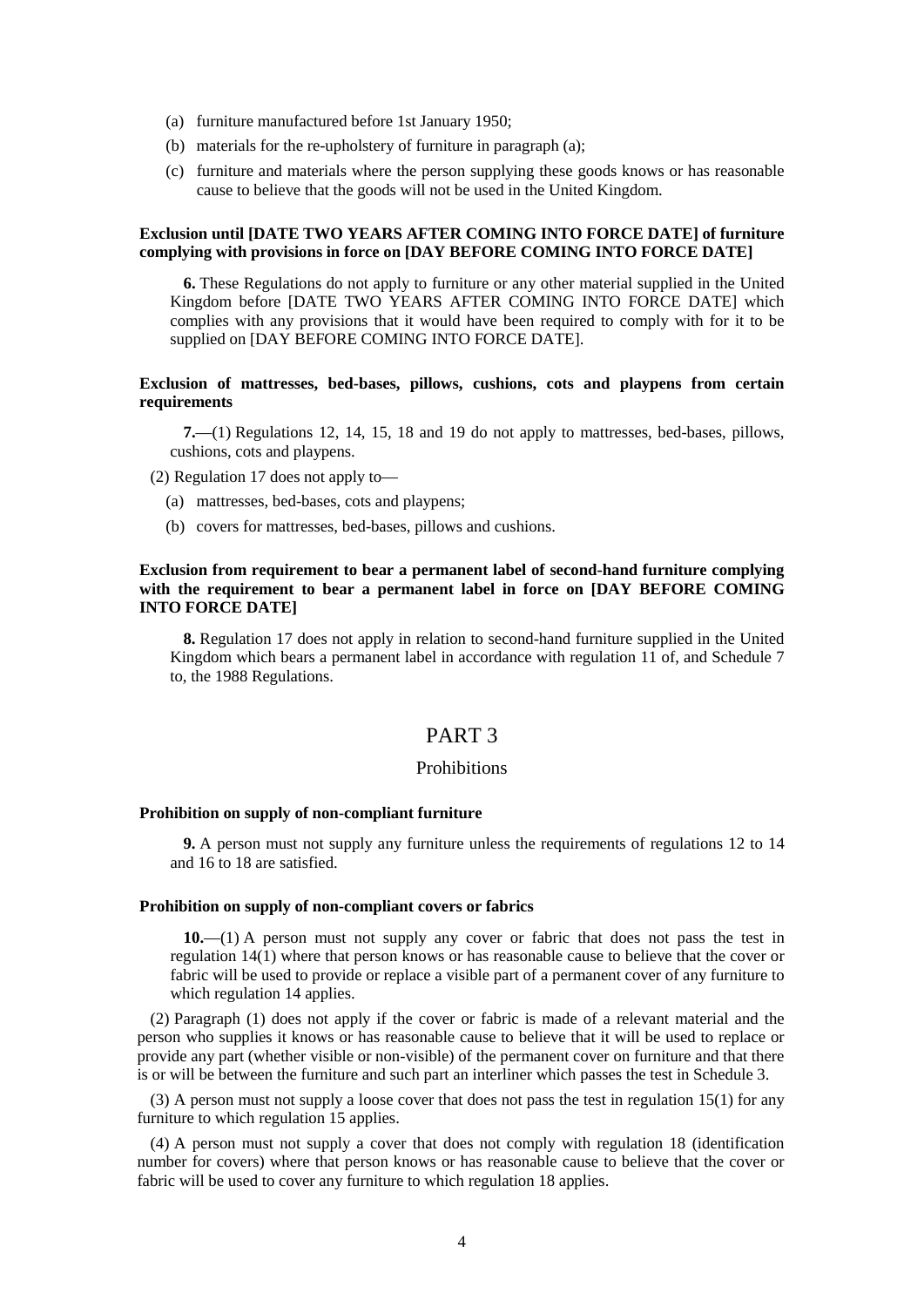#### **Prohibition on supply of non-compliant filling material**

**11.**—(1) A person must not supply—

- (a) any polyurethane foam in slab or cushion form that does not pass the test specified in regulation 13(2)(a);
- (b) any latex rubber foam that does not pass the test specified in regulation  $13(2)(c)$ ;
- (c) any foam in crumb form that does not pass the test specified in regulation  $13(2)(d)$ ;

where that person knows or has reasonable cause to believe that the material will be used for one of the purposes specified in paragraph (2) below.

(2) The purposes referred to in paragraph (1) are:

- (a) filling a cushion or a pillow; or
- (b) upholstering or re-upholstering furniture.

(3) A person must not supply any filling material that does not pass the relevant test specified for that filling material in regulation 13(2)(e) and (f) where that person knows or has reasonable cause to believe that the material will be used, otherwise than in the course of business, for a purpose mentioned in paragraph (2).

# PART 4

### Product Requirements

#### **Cigarette test for upholstery**

**12.**—(1) Subject to paragraphs (2) to (4), furniture must not include upholstery that does not pass the cigarette test specified in Schedule 2.

(2) The non-visible part of a cover on any part of furniture is not required to pass the test in paragraph (1).

(3) The cover on any part of furniture is not required to pass the test referred to in paragraph (1) if it passes the match test in Part 1 of Schedule 5.

### **Ignitability test for filling material**

**13.**—(1) Subject to paragraphs (3) and (4), where furniture includes filling material, that filling material must pass the relevant ignitability test or tests specified in paragraph (2).

- (2) The relevant ignitability test or tests for filling material that—
	- (a) consists solely of polyurethane foam in slab or cushion form, is the test specified in Part 1 of Schedule 4;
	- (b) consists solely of polyurethane foam in crumb form, is the test specified in Part 2 of Schedule 4;
	- (c) consists solely of latex rubber foam, is the test specified in Part 3 of Schedule 4;
	- (d) includes foam in crumb form, is—
		- (i) in relation to the foam from which the crumb is derived, the test specified in Part 1 of Schedule 4; and
		- (ii) in relation to the foam in crumb form itself, the test specified in Part 2 of Schedule 4;
	- (e) consists of a single type of material other than the materials specified in paragraphs (a), (b) or (c), is the test specified in Part 4 of Schedule 4;
	- (f) consists of more than one type of material, is—
		- (i) the test specified in Part 4 of Schedule 4 for each individual material tested separately; or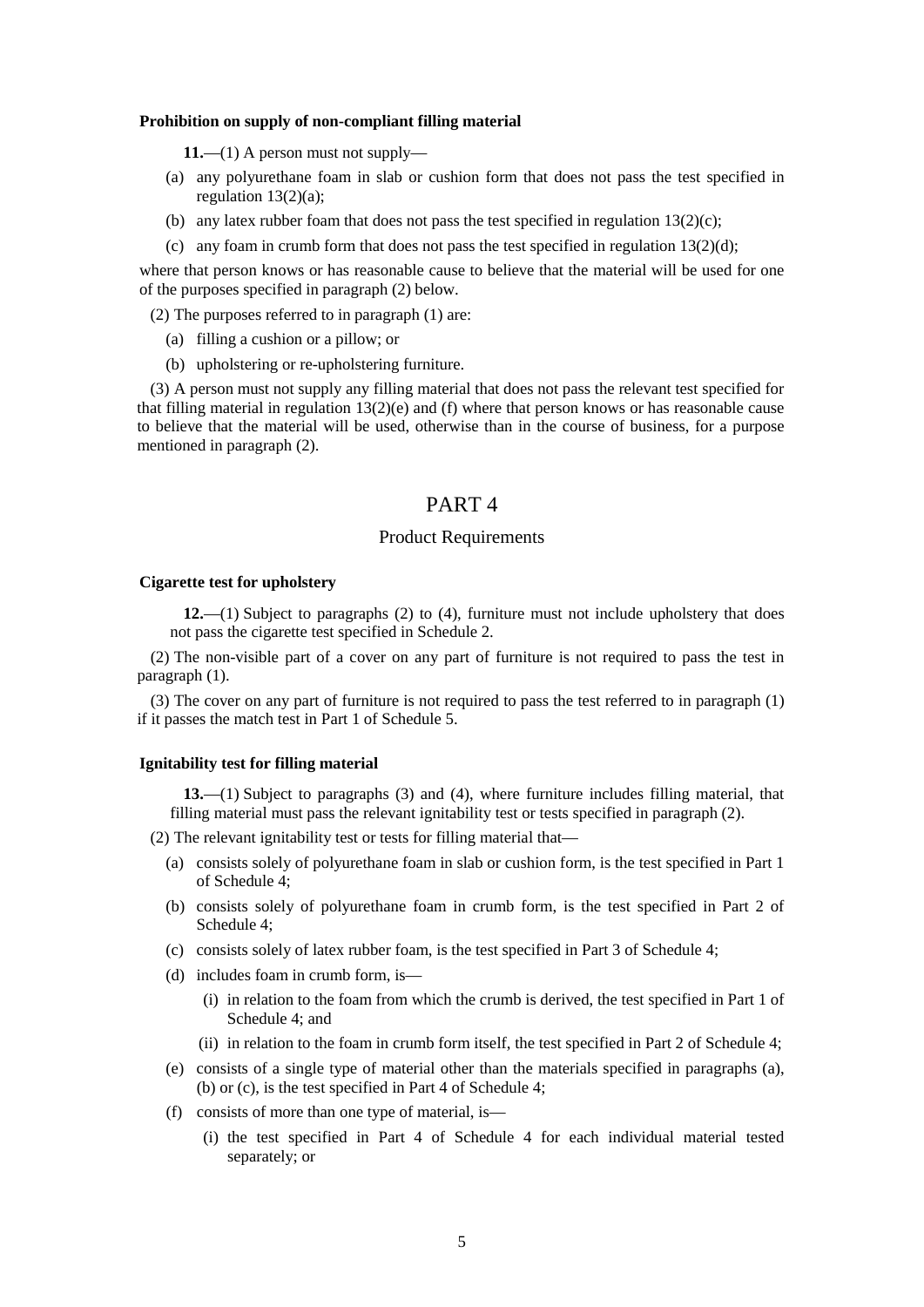(ii) the appropriate test specified in Part 5, 6 or 7 of Schedule 4 for the materials tested as a composite,

provided that if the filling material includes any of the materials specified in paragraphs (a), (b) or (c), the test for that part of the filling material is the test specified in paragraph  $(a)$ ,  $(b)$  or  $(c)$ , as the case may be.

(3) A cushion may include filling material that has not passed the ignitability test specified in Part 4 or 5 (or both those parts) of Schedule 4 if the cushion has a primary cover and, with that cover, passes the ignitability test specified in Part 6 of Schedule 4.

(4) A pillow may include filling material which does not pass the ignitability test specified in 4 or 5 (or both those parts) of Schedule 4 if the pillow, when test with its primary cover, passes the ignitability test specified in Part 7 of Schedule 4.

### **Match test for permanent covers**

**14.**—(1) Subject to paragraph (2), where furniture has a permanent cover on it (whether or not the cover is over the filling material)—

- (a) any visible part of that cover must pass the match test in Part 1 of Schedule 5; and
- (b) any non-visible part of the cover must pass the match test in Part 2 of Schedule 5.

(2) A part of a cover is not required to pass the test in paragraph (1) if—

- (a) there is an interliner between that part of the cover and the filling material;
- (b) the interliner passes the test in Schedule 3; and
- (c) the part of the cover is made of a relevant material.

#### **Match test for loose covers**

**15.** Loose covers for any furniture must pass the match test in Part 1 of Schedule 5.

### **Match test for components close to the cover**

**16.**—(1) Subject to paragraph (2), where furniture includes a component close to the cover, that component must pass the test in Part 3 of Schedule 5.

(2) A part of a component close to the cover is not required to pass the test in paragraph  $(1)$  if—

- (a) that part of the component is directly under a protective cover; or
- (b) that part of the component is directly under an interliner that passes the test in Schedule 3.

(3) For the purposes of paragraph (2), a protective cover is a cover that has been tested, in accordance with the test in Part 1 of Schedule 5, five times and—

- (i) it has passed the test at least four times; and
- (ii) in no more than one of the five tests has a visible hole of more than 2mm in diameter formed in the cover.

# PART 5

### Labelling Requirements

#### **Permanent labels**

**17.**—(1) Furniture and loose covers must bear a permanent label in accordance with Schedule 6.

(2) The nature of the label and its attachment to the furniture or cover must be such as to ensure, so far as reasonably possible, that, for the expected lifetime of the furniture or cover—

(a) the label remains permanently attached to the furniture or cover; and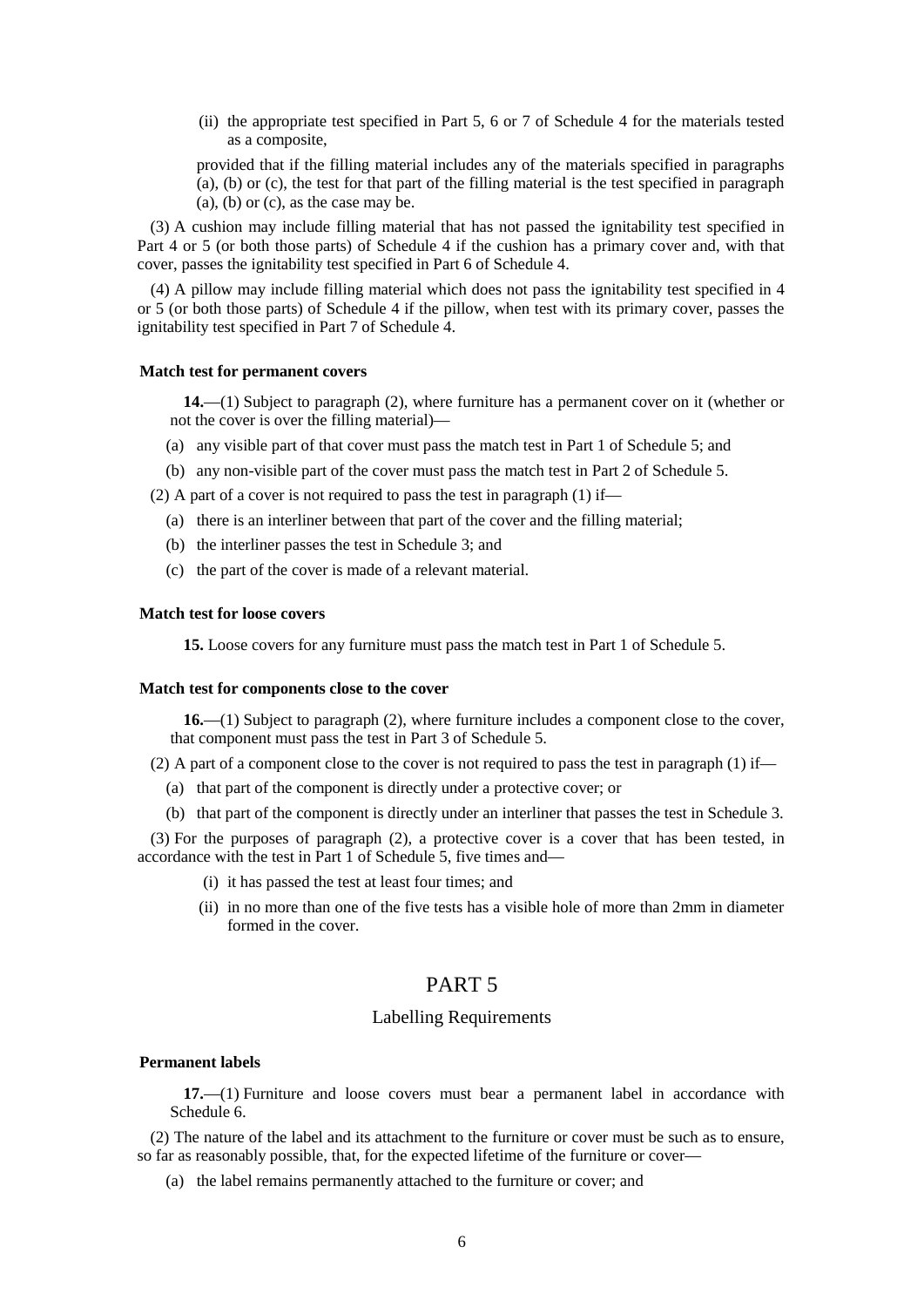(b) the information on the label is clear and legible.

#### **Identification number for covers**

**18.**—(1) A cover must bear a batch, type or serial number allowing the fabric or fabrics from which the cover was made to be identified.

(2) The identification number must be added to the cover so as to ensure, so far as reasonably possible, that the number remains legible for the expected lifetime of the cover.

# PART 6

### Record-keeping Requirements

#### **Manufacturers and importers to keep technical documentation**

**19.** A manufacturer or importer must keep the following technical documentation for a period of 10 years beginning with the day on which the furniture is supplied—

- (a) the name and registered trade name or registered trade mark of the manufacturer or, as appropriate, the importer;
- (b) a single postal address at which the manufacturer or, as appropriate, importer can be contacted;
- (c) the date on which the article was manufactured or, as appropriate, imported (in its finished form) into the United Kingdom;
- (d) the type, batch, serial or model number, or other element enabling the article to be identified;
- (e) a description of all the—
	- (i) filling materials;
	- (ii) covering materials;
	- (iii) components close to the cover; and
	- (iv) any other components not listed under sub-paragraph (iii),

included in the article;

- (f) a description of the flame retardants included in the article, where applicable;
- (g) evidence, including the details and results of any test carried out on the article or any of its components, to demonstrate that the product is compliant with the Regulations.

# PART 3

### Miscellaneous

#### **Commencement of proceedings**

**20.**—(1) This regulation applies in respect of an offence committed under section 12 of the Consumer Protection Act 1987 in relation to a contravention of these Regulations.

(2) A magistrates' court in England and Wales may try an information if it is laid within twelve months from the time when the offence was committed.

(3) A magistrates' court in Northern Ireland may try a complaint if it is made within twelve months from the time when the offence was committed.

(4) Summary proceedings for an offence may be brought in Scotland at any time within twelve months from the time when the offence was committed.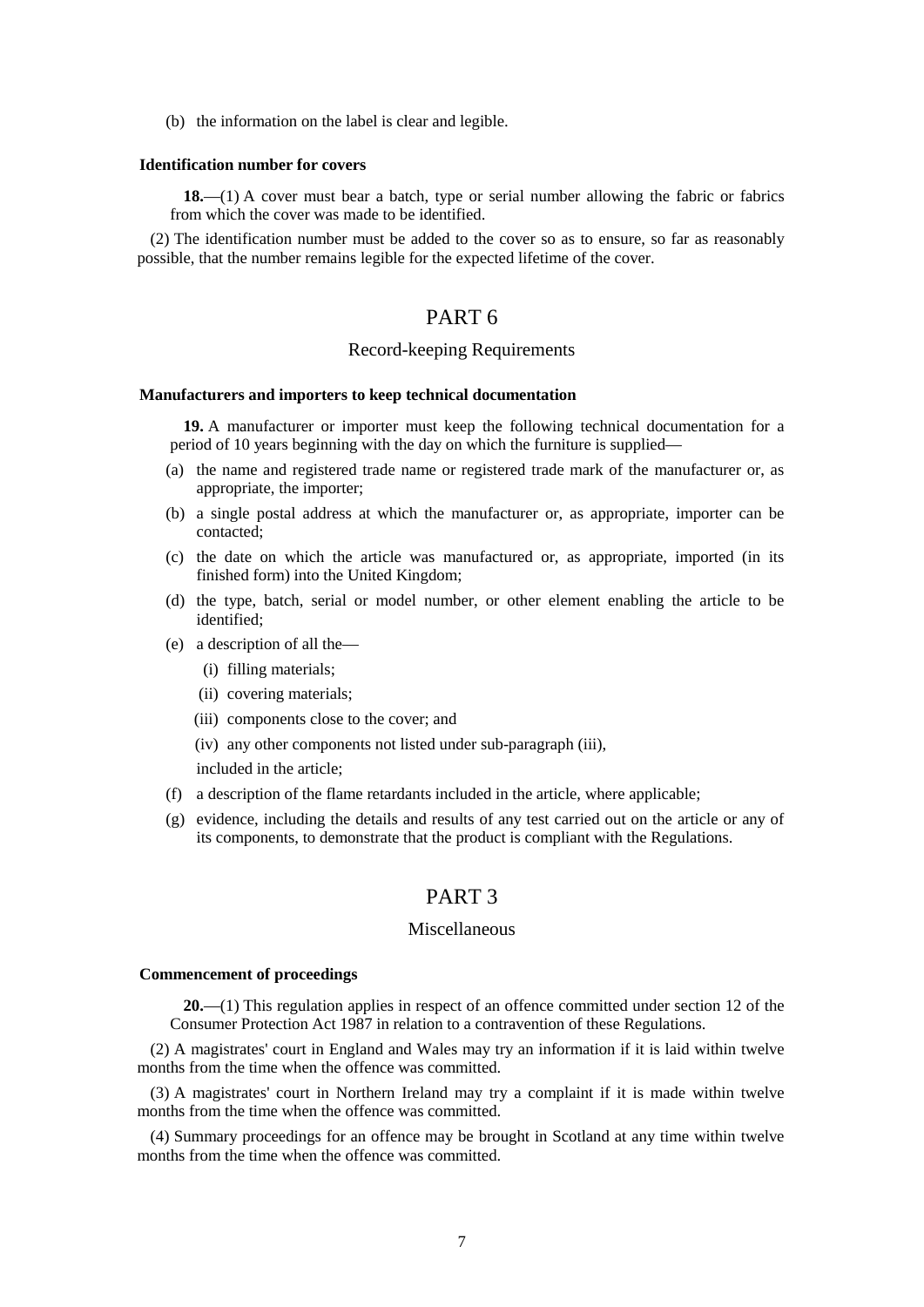### **Review**

**21.**—(1) Before the end of the review period, the Secretary of State must—

- (a) carry out a review of these Regulations,
- (b) set out the conclusions of the review in a report, and
- (c) publish the report.

(2) The report must in particular—

- (a) set out the objectives intended to be achieved by the regulatory system established by these Regulations,
- (b) assess the extent to which those objectives are achieved, and
- (c) assess whether those objectives remain appropriate and, if so, the extent to which they could be achieved with a system that imposes less regulation.

(3) "Review period" means the period of five years beginning with the day on which these Regulations come into force.

### **Transitional provisions**

**22.** For the purposes of these Regulations, a certificate, label or approval decision issued under the 1988 Regulations is to be treated as a certificate, label or approval decision issued under these Regulations.

### **Savings**

**23.**—(1) The 1988 Regulations continue to apply, as if they had not been revoked, to—

- (a) furniture supplied before [COMING INTO FORCE DATE]; and
- (b) furniture supplied on or after [COMING INTO FORCE DATE] and before [DATE TWO YEARS AFTER COMING INTO FORCE DATE] that does not comply with these Regulations.

(2) Regulation 11 of the 1988 Regulations continues to apply, as if it had not been revoked, to second-hand furniture that does not comply with regulation 17.

*Name* Title Date Department for Business, Innovation and Skills

# **SCHEDULES**

# SCHEDULE 1 Regulation 2

### **Revocations**

| <b>Regulations revoked</b>                                                    | <b>References</b> |
|-------------------------------------------------------------------------------|-------------------|
| The Furniture and Furnishings (Fire) (Safety) Regulations 1988                | S.I. 1988/1324    |
| The Furniture and Furnishings (Fire) (Safety) (Amendment) Regulations<br>1989 | S.I. 1989/2358    |
| The Furniture and Furnishings (Fire) (Safety) (Amendment) Regulations<br>1993 | S.I. 1993/207     |
| The Furniture and Furnishings (Fire) (Safety) (Amendment) Regulations<br>2010 | S.I. 2010/2205    |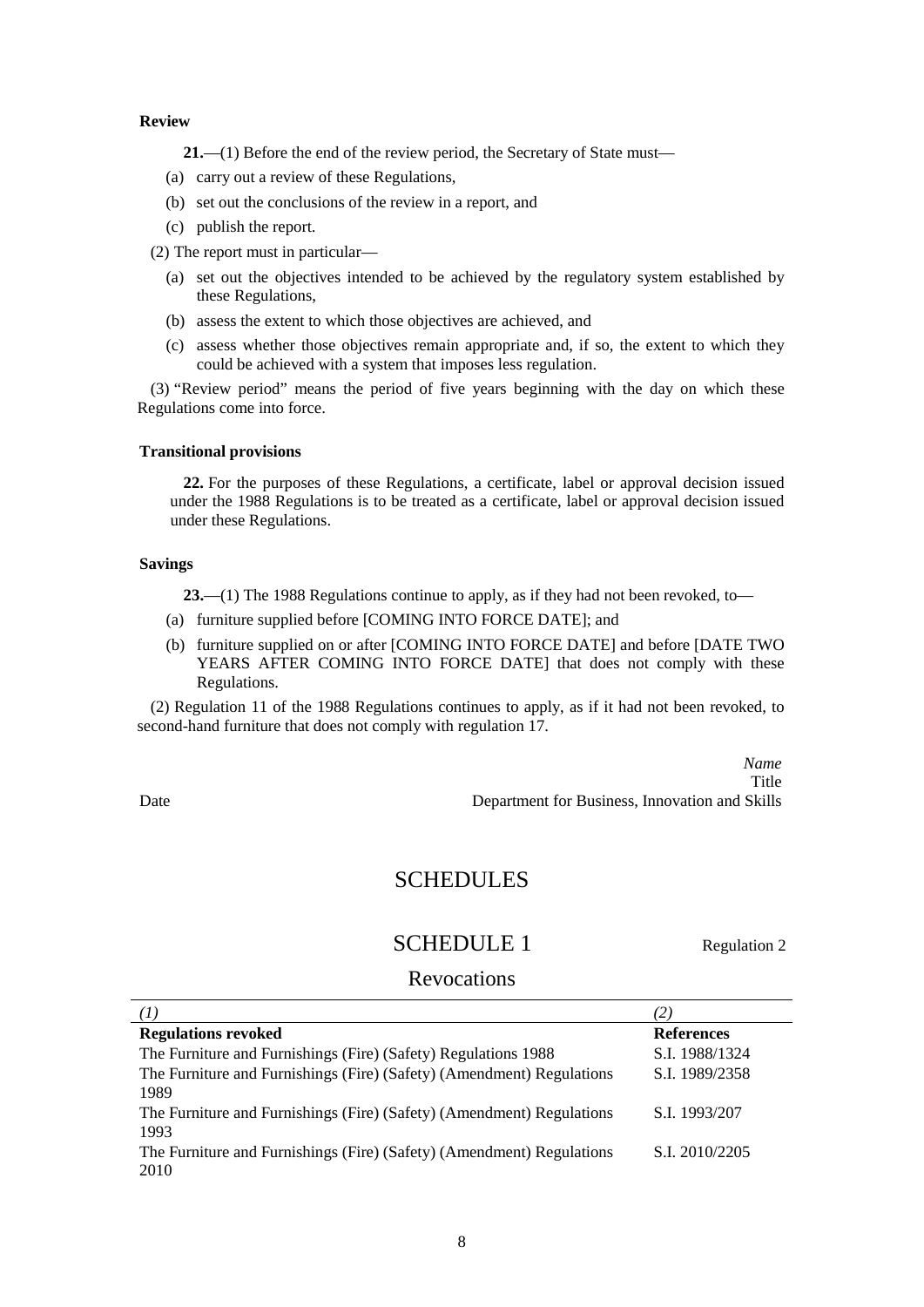# SCHEDULE 2 Regulation 12

# The cigarette test

**1.** The smouldering cigarette test specified in BS 5852: Part 1 must be conducted subject to the following modifications.

- (a) Appendix A of BS 5852: Part 1 must be disregarded.
- (b) All braids and trimmings must be removed from the material upon which the test is to be conducted.

**2.** Any covering fabric or fire-barrier material which has been treated with a fire-retardant chemical to reduce the ignitability of the upholstery must, before it is conditioned in accordance with clause 7.1 of B.S. 5852: Part 1, be subjected to the water-soaking procedure set out in clauses 4.2 to 4.5 of B.S. 5651, save that for the second subclause of clause 4.5 there is substituted the following: "After 30 minutes, remove the specimen, rinse in water (4.2.1) using a liquor ratio of 1:20 for 2 minutes, and then dry the specimen by any method suitable for the fabric type."

**3.** Where a test is to be conducted in respect of furniture which has no upholstered back and no upholstered arms, the materials on the test rig must be arranged as if the furniture had an upholstered back the upholstery of which consisted of the same materials as the upholstery of the seat; and where a test is to be conducted in respect of furniture which has an upholstered back or upholstered arms but no upholstered seat, the materials on the test rig must be arranged as if the furniture had an upholstered seat the upholstery of which consisted of the same materials as the upholstery of the back or arms.

**4.** Where the upholstery to be tested is such that the materials in one part of the furniture are not the same as those in another part, separate tests must be conducted in respect of each part as if each part were the seat of furniture which had no upholstered back and no upholstered arms, save that no test must be conducted in respect of a part the upholstery of which consists of the same materials as the upholstery of a part in respect of which a test has already been conducted; and in this paragraph, "part" means the back, the seat or the arms.

**5.** Where seams are exposed as part of the design of the covering material, at least one seam in respect of each test to be conducted must be so aligned on the test rig that it crosses the junction of the back and the seat at approximately right angles thereto and not less than 50 mm from the nearest side edge, and the test (or, in the case of a test which is repeated, the first test) must be conducted with the cigarette placed across the seam at that junction.

# SCHEDULE 3 Regulations 10, 14 and 16

### The ignition resistance test for interliners

**1.** An interliner which is a fabric that has been treated with a fire-retardant chemical to reduce the ignitability of the upholstery must, before it is conditioned in accordance with clause 7.1 of B.S. 5852: Part 1, be subjected to the water-soaking procedure set out in clauses 4.2 to 4.5 of B.S. 5651, save that for the second subclause of clause 4.5 there is substituted the following: "After 30 minutes, remove the specimen, rinse in water (4.2.1) using a liquor ratio of 1:20 for 2 minutes, and then line dry the specimen by any method suitable for the fabric type."

**2.** The interliner, water-soaked or not as the case may be, must be tested using cover fabric corresponding to the specification set out in paragraph 3 and foam filling corresponding to the specification set out in paragraph 4. The test must be conducted using ignition source 5 of BS 5852: Part 2.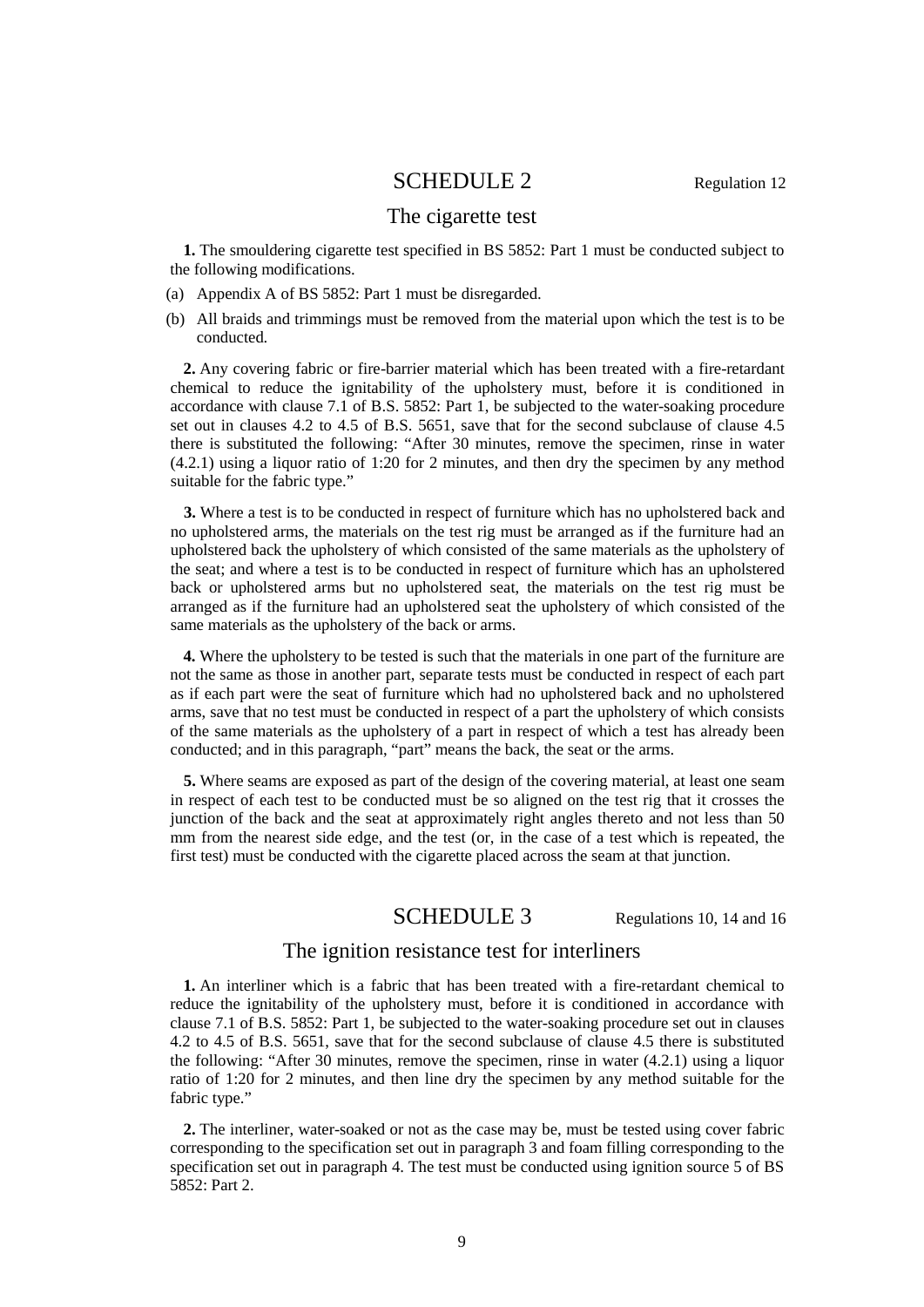**3.** The fabric must meet the following conditions.

- (a) The fabric must be made of 100 per cent flame retardant polyester fibre.
- (b) The construction of the fabric must be woven to a plain weave.
- (c) The yarn in the warp must be spun to a linear density of 37 tex plus or minus 10 per cent.
- (d) The yarn in the weft must be spun to a linear density of 100 tex plus or minus 10 per cent.
- (e) The fabric must be scoured and heat set.
- (f) The fabric must be woven so as to have a finished fabric construction of—
	- (i) 20.5 plus or minus 1 yarn threads per centimetre in the warp; and
	- (ii) 12.5 plus or minus 1 yarn threads per centimetre in the weft.
- (g) The fabric must have a mass of 220 g per square metre plus or minus 5 per cent.

**4.** The filling material for the test shall be non fire-retardant polyurethane foam corresponding to the specification set out in BS 3379 Type B Hardness grade 130 and of a density of 20–22 kg per square metre.

**5.** The criteria of failure shall be those specified in clause 4 of BS 5852: Part 2.

# SCHEDULE 4 Regulation 13

# Ignitability tests

# PART 1

### Ignitability test for polyurethane foam in slab or cushion form

**1.** The foam must be tested in accordance with the method set out in BS 5852: Part 2 using cover fabric corresponding to the specification set out in paragraph 2.

**2.** The fabric must meet the following conditions.

- (a) The fabric must be made of 100 per cent flame retardant polyester fibre.
- (b) The construction of the fabric must be woven to a plain weave.
- (c) The yarn in the warp must be spun to a linear density of 37 tex plus or minus 10 per cent.
- (d) The yarn in the weft must be spun to a linear density of 100 tex plus or minus 10 per cent.
- (e) The fabric must be scoured and heat set.
- (f) The fabric must be woven so as to have a finished fabric construction of—
	- (i) 20.5 plus or minus 1 yarn threads per centimetre in the warp; and
	- (ii) 12.5 plus or minus 1 yarn threads per centimetre in the weft.
- (g) The fabric must have a mass of 220 g per square metre plus or minus 5 per cent.

**3.** The test rig as specified in clause 6.1.1 of BS 5852: Part 2 must have expanded steel platforms of not less than 28 x 6 mm mesh size. The test rig is placed on a metal tray of sufficient dimensions to collect any debris falling from specimens being tested. The rig and debris tray must be mounted on a weighing balance with a remote readout having a full-scale deflection of at least 0 to 20 kg to an accuracy of 2 g.

**4.** The foam under test, cut to the specified dimensions is placed on the test rig, covered with the fabric specified in paragraph 2 above and tensioned with clips as set out in BS 5852: Part 2. An ignition source 5 crib is placed in position. The mass of the complete assembly is determined ("initial mass"). The test must be carried out in accordance with BS 5852: Part 2. In particular, flaming or smouldering failure must be determined against the criteria of clause 4 of BS 5852: Part 2. After flaming and smouldering has ceased, any debris which has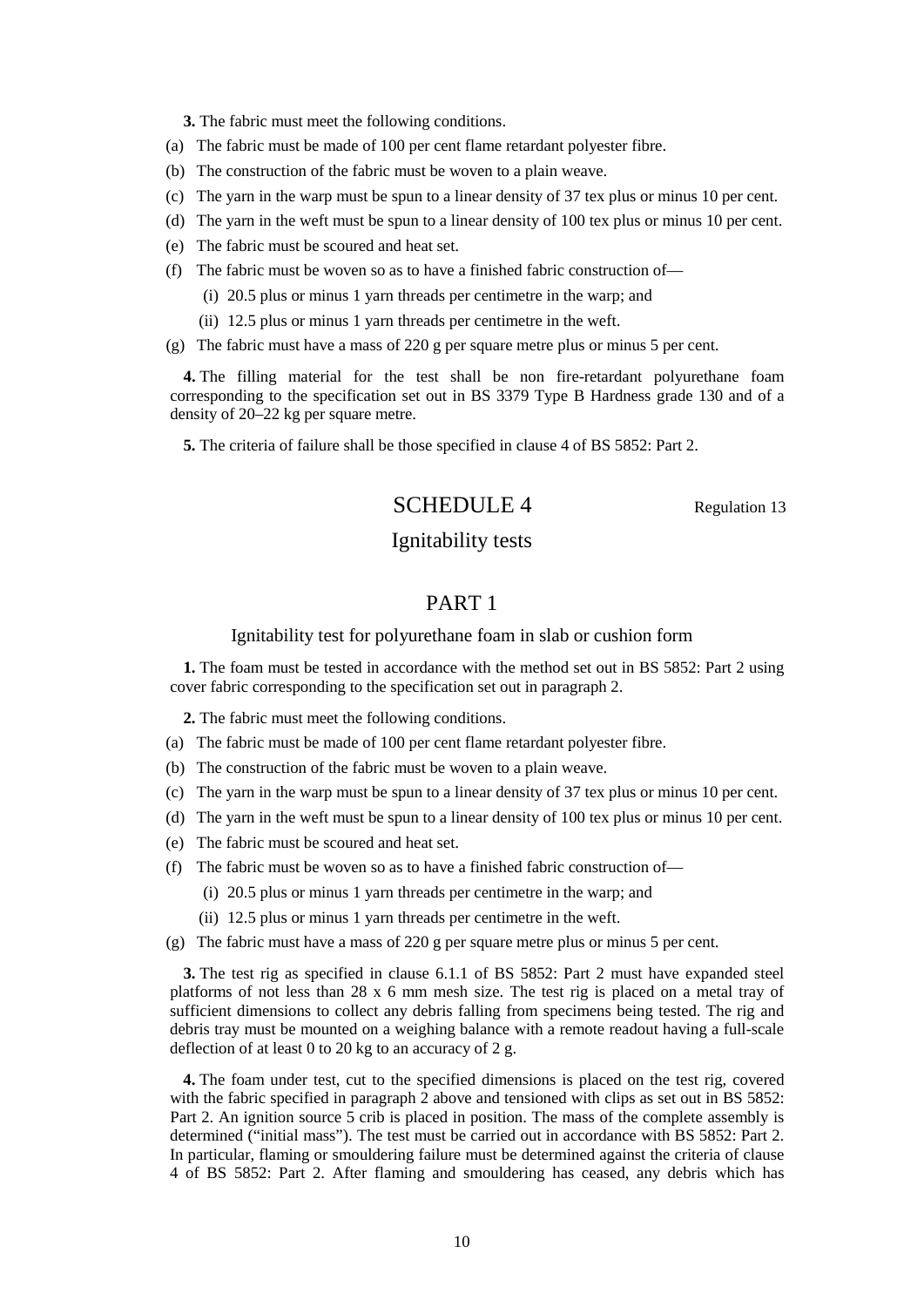become detached from the specimen must be removed. The remaining mass of the assembly ("final mass") is then recorded.

**5.** If failure against the criteria of clause 4 of BS 5852: Part 2 has occurred but only by way of damage exceeding the limits defined in clauses  $4.1(e)$ ,  $4.1(f)$  and  $4.2(f)$  and provided that the resultant mass loss (initial mass less final mass) is less than 60 g the foam passes the ignitability test.

# PART 2

### Ignitability test for polyurethane foam in crumb form

**6.** The foam shall be tested in accordance with the method set out in BS 5852: Part 2 using cover fabric corresponding to the specification set out in paragraph 2.

**7.** The test rig panels are lined with the fabric specified in paragraph 2 above. Sufficient crumb foam must be placed upon the seat and back panels so that when the cover fabric piece is placed over them, both are stuffed to the density used in the furniture as intended. The test is then carried out in accordance with BS 5852; Part 2 using ignition source 2 as specified therein.

**8.** If smouldering or flaming failure against the criteria of clause 4 of BS 5852: Part 2 has not occurred or has occurred only by way of damage exceeding the limits defined in clauses 4.1(e), 4.1(f) and 4.2(f), the crumb foam passes the ignitability test.

# PART 3

### Ignitability test for latex rubber foam

**9.** The foam must be tested in accordance with the method set out in BS 5852: Part 2 using cover fabric corresponding to the specification set out in paragraph 2.

**10.** The foam under test cut to the specified dimensions is placed on the test rig, covered with the fabric specified in paragraph 2 above and tensioned with clips as set out in BS 5852: Part 2. The test is then carried out using ignition source 2 as specified therein.

**11.** If smouldering or flaming failure against the criteria of clause 4 of BS 5852: Part 2 does not occur, the latex rubber foam passes the ignitability test.

### PART 4

### Ignitability test for non-foam filling materials singly

**12.** The filling material must be tested in accordance with the method set out in BS 5852: Part 2 using cover fabric to the specification in paragraph 2 in Part 1 to these Regulations.

**13.** The specimen comprising the filling material to be tested and the specified cover fabric must be tested with ignition source 2 as specified in BS 5852: Part 2. Where the filling material is loose it must be packed as indicated in paragraph 7.

**14.** If smouldering or flaming failure against the criteria of clause 4 of BS 5852: Part 2 has not occurred or has occurred only by way of damage exceeding the limits defined in clause 4.1(e), 4.1(f) and 4(2)(f) the non-foam filling passes the ignitability test.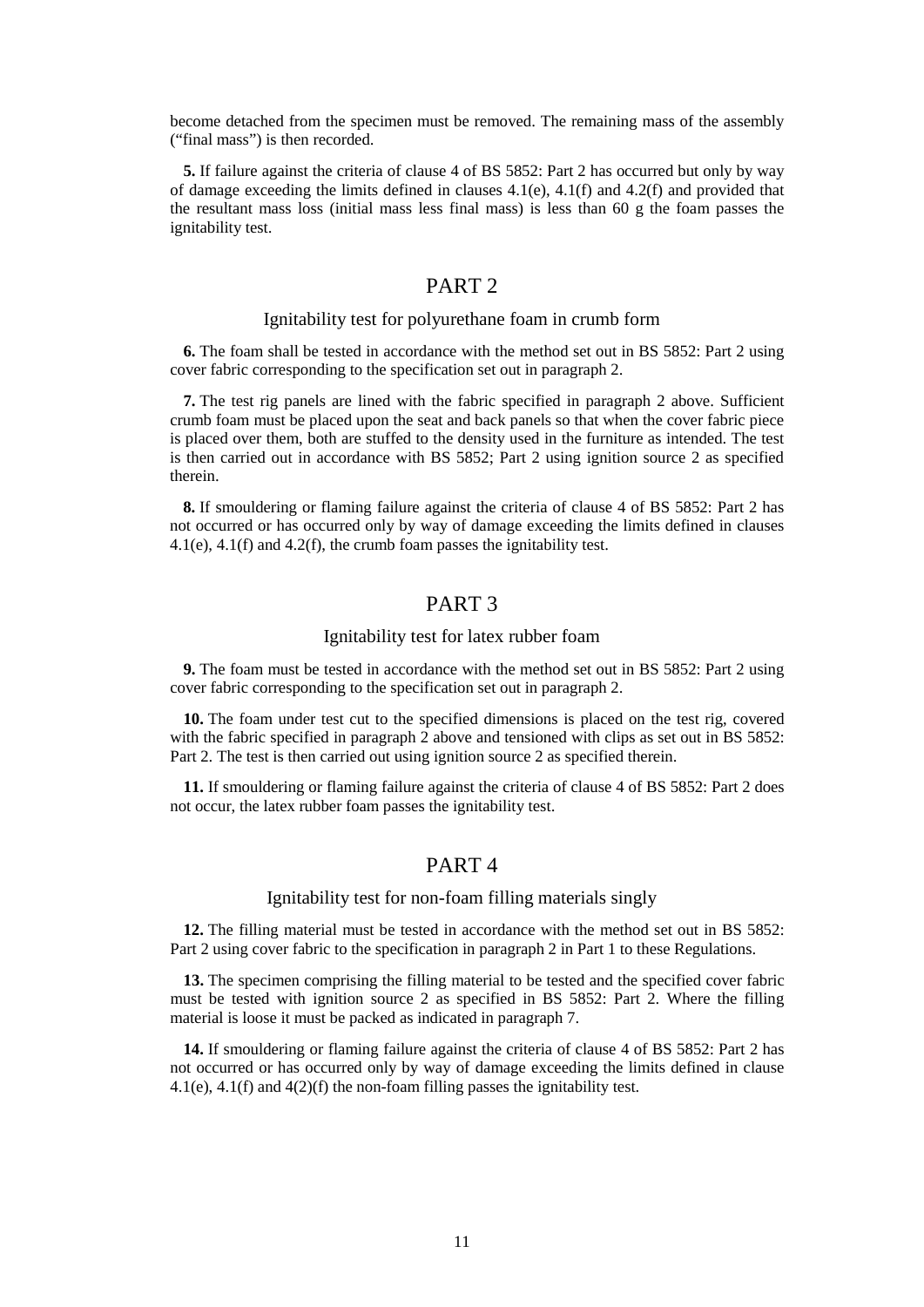### PART 5

### Ignitability test for composite fillings for furniture other than mattresses, bed-bases, cushions and pillows

**15.** The composite fillings, covered with the primary cover are built up on the test rig as described in BS 5852: Part 2. The covering fabric must be that specified in paragraph 2.

**16.** The test procedure with the use of ignition source 2 specified in BS 5852: Part 2 and the criteria of failure must be as specified in BS 5852: Part 2.

# PART 6

### Composite ignitability test for pillows and cushions with primary covers

**17.** For pillows the test specimen must comprise the filling and the primary cover of the pillow. Where the filling is of a loose nature the specimen must be prepared as set out for loose fillings in paragraph 7. The test procedure using ignition source 2 must be as specified in BS 5852: Part 2. If smouldering or flaming failure against the criteria of clause 4 of BS 5852: Part 2 has not occurred or has occurred only by way of damage exceeding the limits defined in clause  $4(1)(e)$ ,  $4(1)(f)$  and  $4(2)(f)$ , the composite pillow filling passes the ignitability test.

**18.** For cushions with primary covers the test specimen must be made up of filling, the primary cover and standard fabric as specified in paragraph 2. Where the filling is loose, it must be packed as set out in paragraph 7. The test procedure using ignition source 2 shall be as specified in BS 5852: Part 2. If smouldering or flaming failure against the criteria of clause 4 of BS 5852: Part 2 has not occurred or has occurred only by way of damage exceeding the limits defined in clause  $4(1)(e)$ ,  $4(1)(f)$  and  $4(2)(f)$  the composite cushion filling passes the ignitability test.

### PART 7

### Ignitability test for composite fillings of mattresses and bed-bases

**19.** The test specimen must be prepared as set out in BS 6807. It may be constructed from the filling materials to be used or by removing existing ticking from a mattress or upholstered divan or bed-base.

**20.** The specified test fabric as in paragraph 2 must be used as the cover fabric. It must be fitted so as to reproduce the tension in the original article where this is being tested.

**21.** The test must be carried out according to Section Four of BS 6807 using ignition source 2 as specified in BS 5852: Part 2. Smouldering or flaming failure must be as defined in BS 5852: Part 2.

SCHEDULE 5 Regulations 12, 14, 15 and 16

# Match tests

### PART 1

### The match test for visible parts of covers

**1.** All braids and other trimmings must be removed from material upon which a test is to be conducted.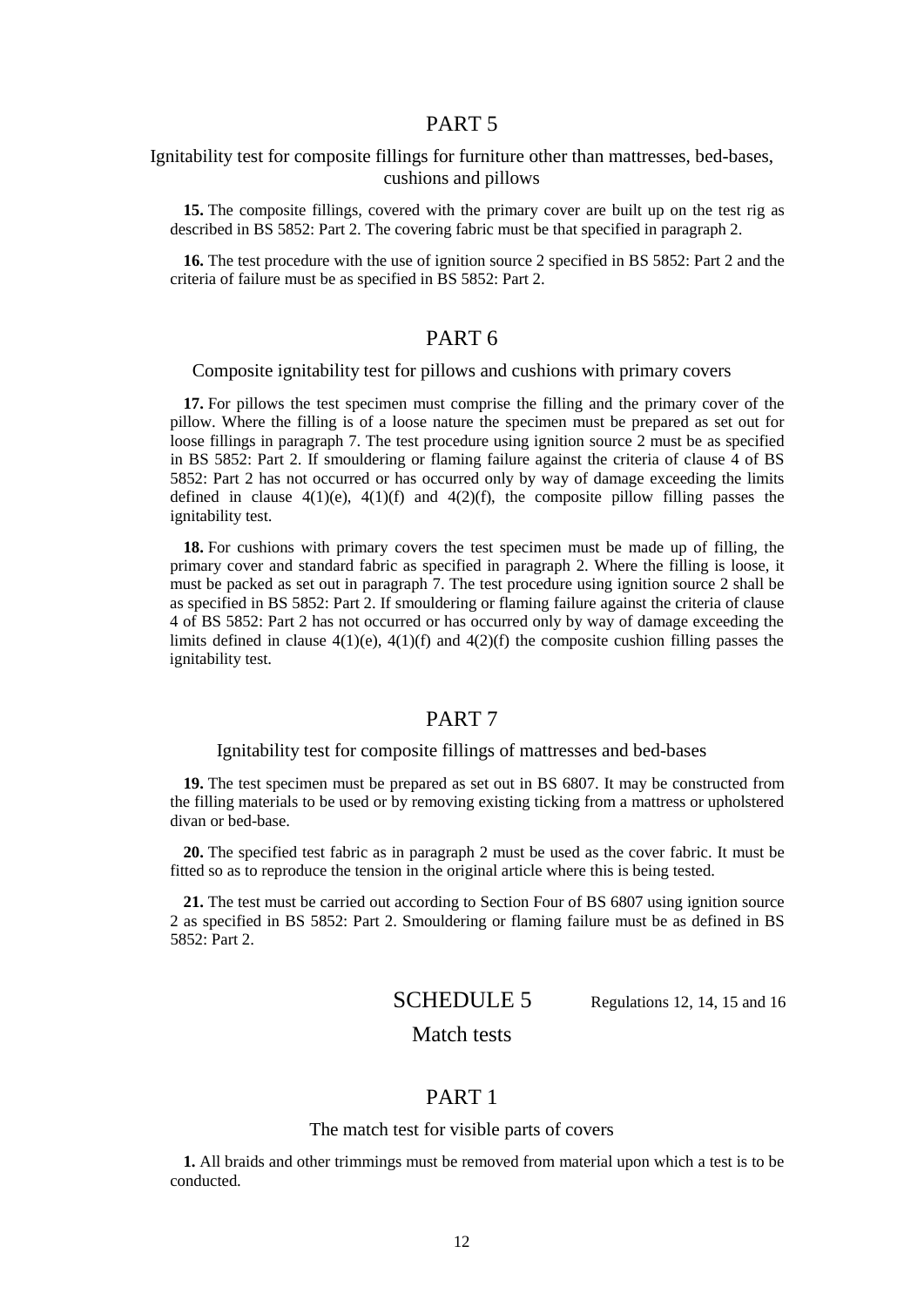**2.** Any covering fabric which has been treated with a fire-retardant chemical to reduce the ignitability of the upholstery must, before it is conditioned in accordance with clause 7.1 of B.S. 5852: Part 1, as modified by paragraph 3, be subjected to the water-soaking procedure set out in clauses 4.2 to 4.5 of B.S. 5651, save that for the second subclause of clause 4.5 there is substituted the following: "After 30 minutes, remove the specimen, rinse in water (4.2.1) using a liquor ratio of 1:20 for 2 minutes, and then line dry the specimen by any method suitable for the fabric type."

**3.** Any covering fabric must be conditioned in accordance with clause 7.1 of B.S. 5852: Part 1, save that the requirement that conditioning for 72 hours at indoor ambient conditions must not apply to that covering fabric.

**4.** The test shall be carried out in accordance with those provisions of BS 5852: Part I, as modified by paragraph 2A, which relate to butane flame ignition source 1. The filling material for this test shall be thermally bonded polyester sheet fibre that is compliant with Part I of Schedule 2 to these Regulations and that has not been treated with a flame retardant and is of a thickness of  $20 \text{mm} \pm 5 \text{mm}$  when measured using BS EN ISO 5084: 1996. A presser foot of 2000mm2 shall be applied to the test filling material with an application pressure of 0.1KPa and with a weight of 200 grammes per square metre. The test filling material shall be placed over a melamine-modified foam which passes the ignitability test in Part I of Schedule 1 to these Regulations and which has a density of 24-26 kg per  $m<sup>3</sup>$  and a hardness of 115-150N when determined using BS 3379. The overall thickness of the test filling material must be 75mm as required by BS 5852: Part 1.

**5.** The criteria of failure are those specified in clause 9 of BS 5852: Part 1.

# PART 2

### The match test for non-visible parts of covers

**6.** The test must be carried out in accordance with those provisions of BS 5852: Part 1 which relate to butane flame ignition source 1. The filling material for this test must be a foam which passes the ignitability test in Part 1 of Schedule 3 and which has a density of 24- 26 kg per square metre.

**7.** The criteria of failure are those specified in clause 9 of BS 5852: Part 1.

### PART 3

#### The match test for components close to the cover

**8.** The test shall be carried out in accordance with the provisions of BS 5852: Part 1 which relate to butane flame ignition source 1 with the following modifications—

- (a) The material to be tested shall be of the same thickness as the material intended for use in the final article, save that the maximum thickness of the material to be tested shall be 75mm, which measurement shall be taken from the surface of the material that is closest to the cover.
- (b) Only the back frame as described in clause 6.1 of B.S. 5852: Part 1 needs to be filled with material to be tested. The material may be secured by any means suitable and provided that the damage from the application of the ignition source does not extend beyond the boundaries of the material under test, the material may be of a smaller volume than required by clause 8.3 of B.S. 5852: Part 1.
- (c) The ignition source shall be applied to a point on the face of the material which would normally be the closest point to the exterior of the furniture. The application point shall be 45mm above the lower edge of the material under test or, where this is not possible, it shall be as far as possible from the lower edge of the material under test.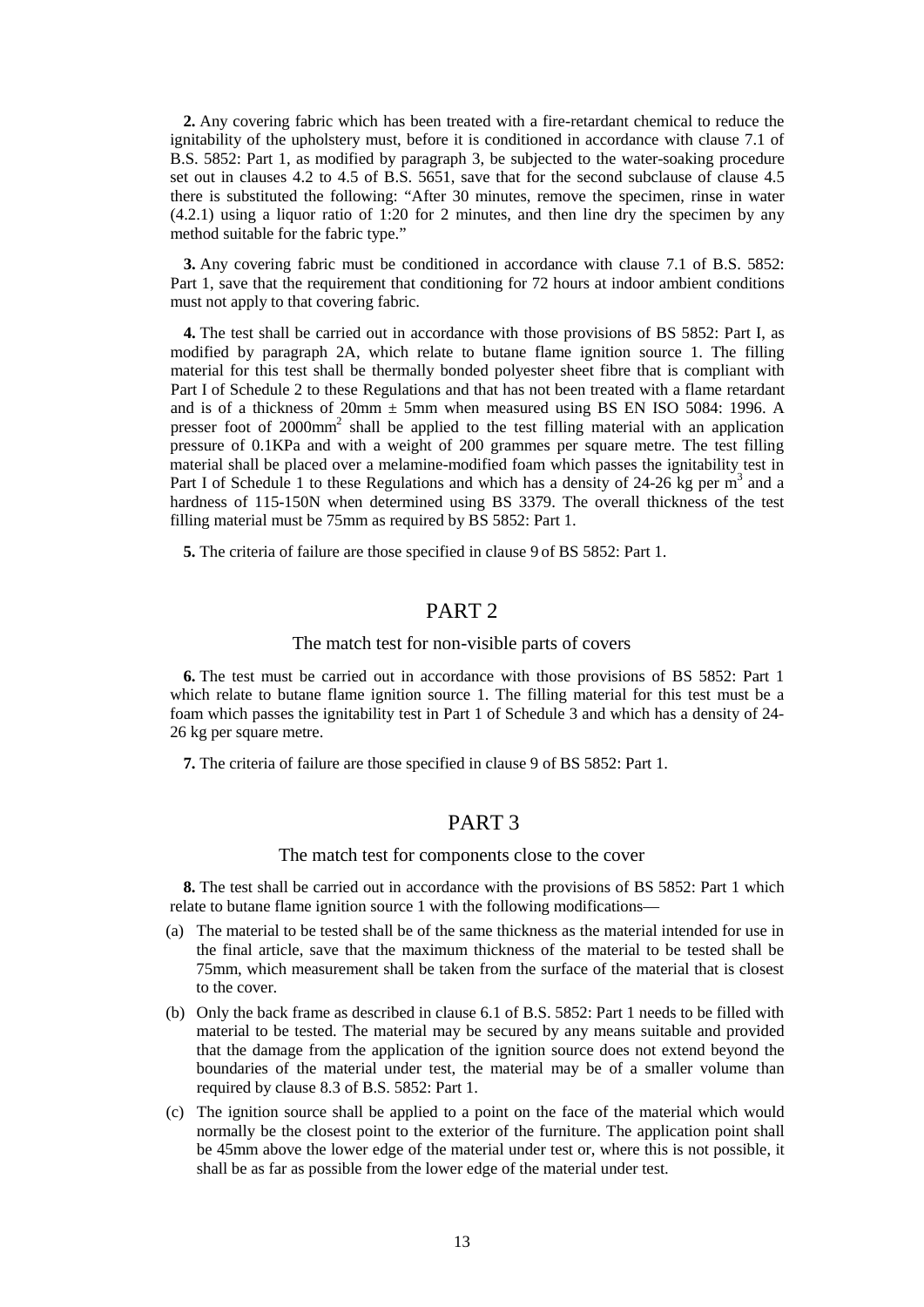(d) The criteria of failure shall be any flaming which continues for more than 10 seconds after the removal of the ignition source and any smouldering which continues for more than 120 seconds.

# SCHEDULE 6 Regulation 17

### Permanent Labelling Requirements

**1.** Subject to paragraphs 2 to 4, furniture and covers must bear a label that includes, in order, the following—

- (a) the words "CARELESSNESS CAUSES FIRE";
- (b) the name and registered trade name or registered trade mark of the manufacturer;
- (c) a single postal address at which the manufacturer can be contacted;
- (d) the name and registered trade name or registered trade mark of the importer, where applicable;
- (e) a single postal address at which the importer can be contacted, where applicable;
- (f) the type, batch, serial or model number, or other element enabling the article to be identified;
- (g) a declaration that the article complies with the requirements of these Regulations;
- (h) where applicable, a statement that the article complies with these Regulations through the use of a Schedule 3 interliner; and
- (i) an indication (by text, symbol or other means) of whether flame retardants have been used to ensure that the cover meets the requirements of the Regulations.

**2.** The matters set out in sub-paragraphs (f) and (h) of paragraph 1 need not appear on labels required for covers, cushions and pillows.

**3.** The labels specified in this Part of this Schedule may appear—

- (a) in the case of covers, anywhere on the cover;
- (b) in the case of other articles, on an external surface of the article,

but in every case, the labels must not obscure any label or mark required to appear on the article by or under any enactment.

**4.** In the case of furniture sold as a collection of pieces (such as three-piece suites) and in the case of covers which are so sold, the label must be attached to each individual piece.

- **5.** The wording and numbering specified in this Part of this Schedule must—
- (a) appear in medium letters of at least 10 point in upper or lower case;
- (b) be set out in legible and durable form; and
- (c) be on a background of a sufficiently contrasting colour to enable the wording and numbering to be clearly seen.

### **EXPLANATORY NOTE**

*(This note is not part of the Regulations)*